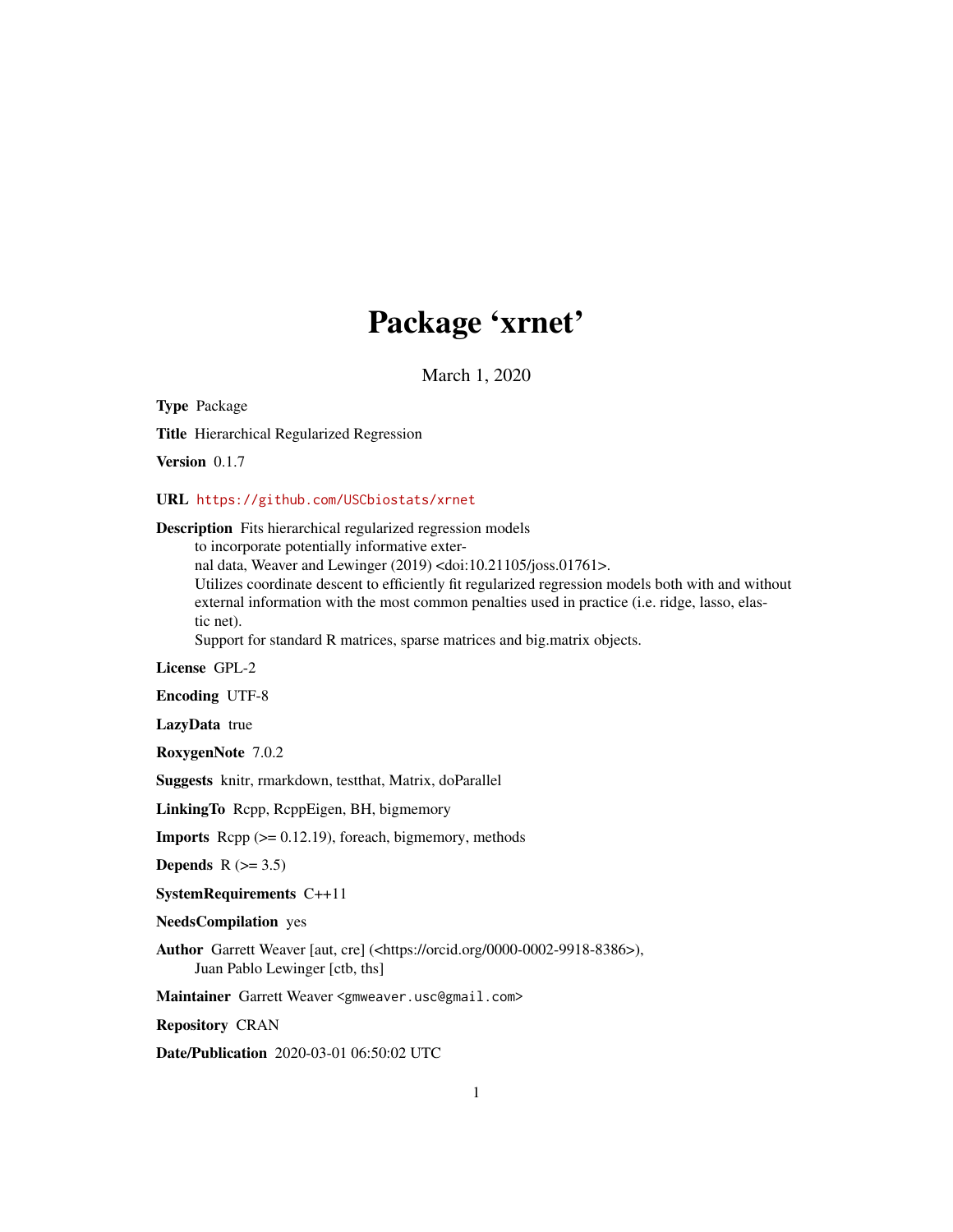# <span id="page-1-0"></span>R topics documented:

|  | 3   |
|--|-----|
|  | -5  |
|  | 5   |
|  | 6   |
|  | - 8 |
|  |     |
|  |     |
|  |     |
|  |     |
|  |     |
|  |     |
|  |     |
|  |     |
|  |     |
|  |     |

#### $\bf 1$ ndex  $\bf 20$  $\bf 20$

coef.tune\_xrnet *Get coefficient estimates from "tune\_xrnet" model object*

# Description

Returns coefficients from 'xrnet' model. Note that we currently only support returning coefficient estimates that are in the original path(s).

# Usage

```
## S3 method for class 'tune_xrnet'
coef(object, p = "opt", pext = "opt", ...)
```
# Arguments

| object | A tune_xrnet object                                                                                             |
|--------|-----------------------------------------------------------------------------------------------------------------|
| p      | vector of penalty values to apply to predictor variables. Default is optimal value<br>in tune xrnet object.     |
| pext   | vector of penalty values to apply to external data variables. Default is optimal<br>value in tune_xrnet object. |
| .      | pass other arguments to xrnet function (if needed)                                                              |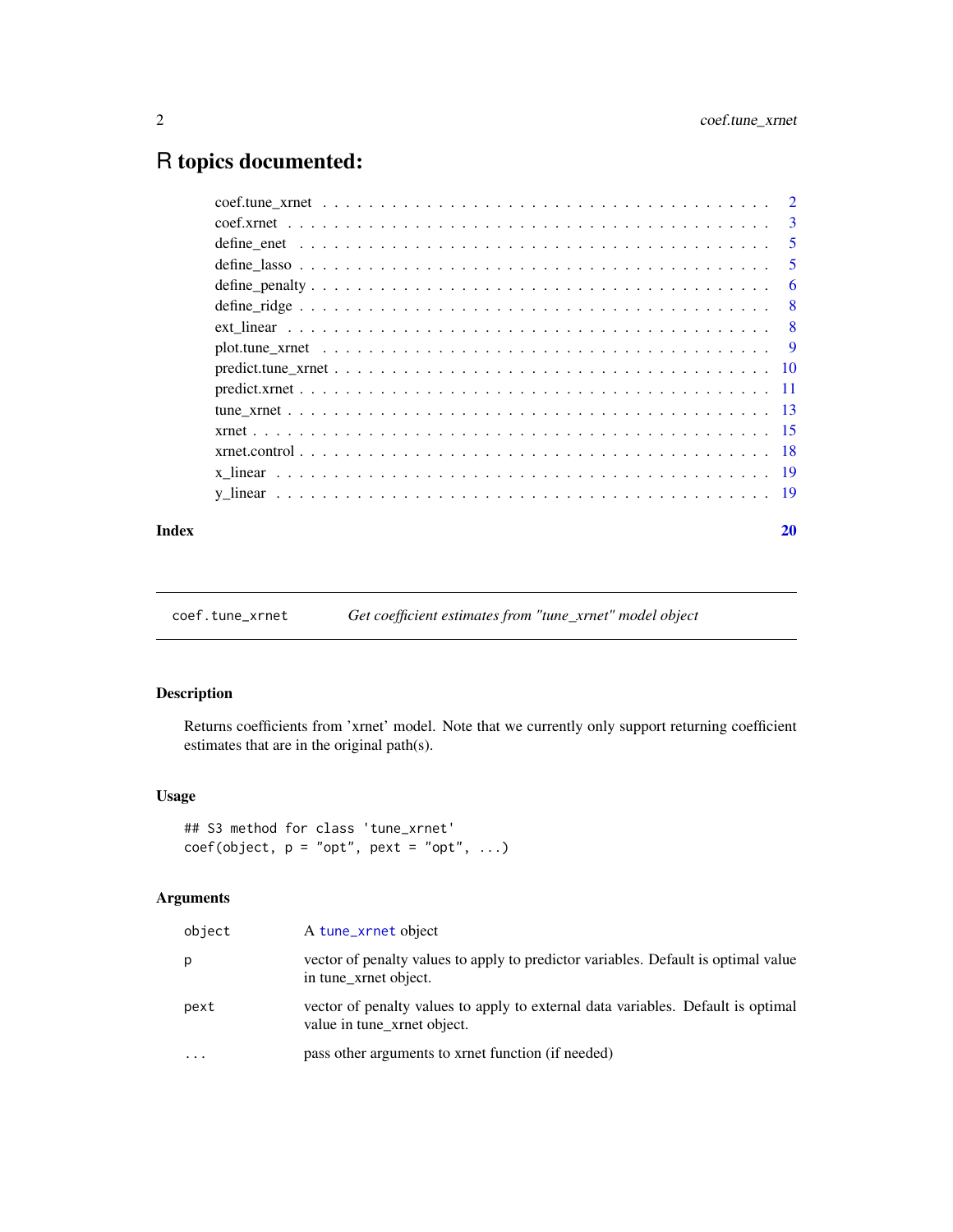#### <span id="page-2-0"></span>coef.xrnet 3

# Value

A list with coefficient estimates at each of the requested penalty combinations

| beta0  | matrix of first-level intercepts indexed by penalty values, NULL if no first-level<br>intercept in original model fit                    |
|--------|------------------------------------------------------------------------------------------------------------------------------------------|
| betas  | 3-dimensional array of first-level penalized coefficients indexed by penalty val-<br>ues                                                 |
| gammas | 3-dimensional array of first-level non-penalized coefficients indexed by penalty<br>values, NULL if unpen NULL in original model fit     |
| alpha0 | matrix of second-level intercepts indexed by penalty values, NULL if no second-<br>level intercept in original model fit.                |
| alphas | 3-dimensional array of second-level external data coefficients indexed by penalty<br>values, NULL if external NULL in original model fit |

# Examples

```
## cross validation of hierarchical linear regression model
data(GaussianExample)
## 5-fold cross validation
cv_xrnet <- tune_xrnet(
   x = x_linear,
   y = y_linear,
   external = ext_linear,
   family = "gaussian",
   control = xrnet.control(tolerance = 1e-6)
 )
 ## Get coefficient estimates at optimal penalty combination
 coef_opt <- coef(cv_xrnet)
```
# <span id="page-2-1"></span>coef.xrnet *Get coefficient estimates from "xrnet" model object*

#### Description

Returns coefficients from 'xrnet' model. Note that we currently only support returning coefficient estimates that are in the original path(s).

```
## S3 method for class 'xrnet'
coef(object, p = NULL, pext = NULL, ...)
```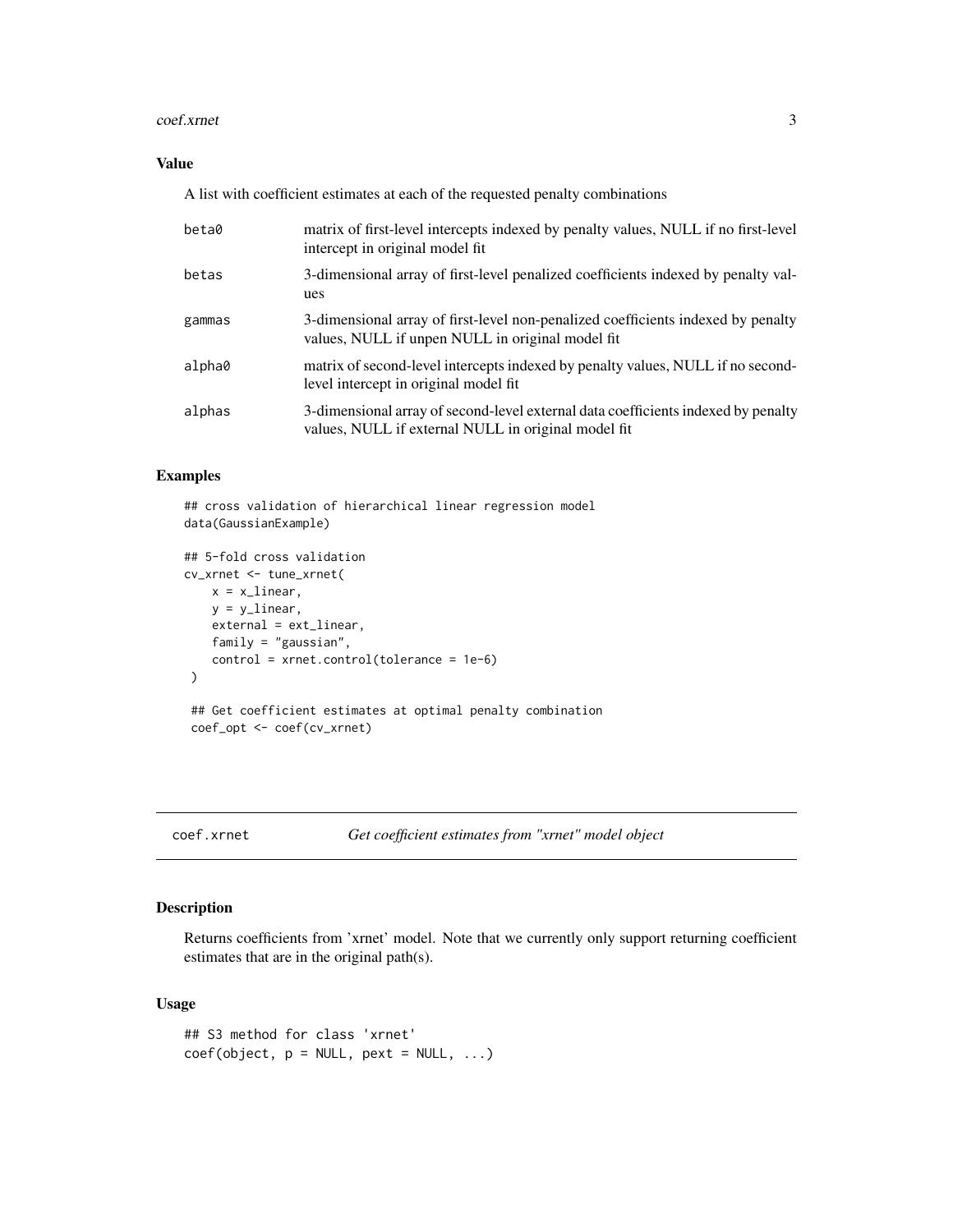# <span id="page-3-0"></span>Arguments

| object | A xrnet object                                                |
|--------|---------------------------------------------------------------|
| p      | vector of penalty values to apply to predictor variables.     |
| pext   | vector of penalty values to apply to external data variables. |
|        | pass other arguments to xrnet function (if needed)            |

# Value

A list with coefficient estimates at each of the requested penalty combinations

| beta0  | matrix of first-level intercepts indexed by penalty values, NULL if no first-level<br>intercept in original model fit                    |
|--------|------------------------------------------------------------------------------------------------------------------------------------------|
| betas  | 3-dimensional array of first-level penalized coefficients indexed by penalty val-<br>ues                                                 |
| gammas | 3-dimensional array of first-level non-penalized coefficients indexed by penalty<br>values, NULL if unpen NULL in original model fit     |
| alpha0 | matrix of second-level intercepts indexed by penalty values, NULL if no second-<br>level intercept in original model fit.                |
| alphas | 3-dimensional array of second-level external data coefficients indexed by penalty<br>values, NULL if external NULL in original model fit |

# Examples

```
data(GaussianExample)
fit_xrnet <- xrnet(
   x = x_1inear,
   y = ylinear,
   external = ext_linear,
   family = "gaussian"
)
lambda1 <- fit_xrnet$penalty[10]
lambda2 <- fit_xrnet$penalty_ext[10]
coef_xrnet <- coef(
   fit_xrnet,
   p = lambda1,
   pext = lambda2,
)
```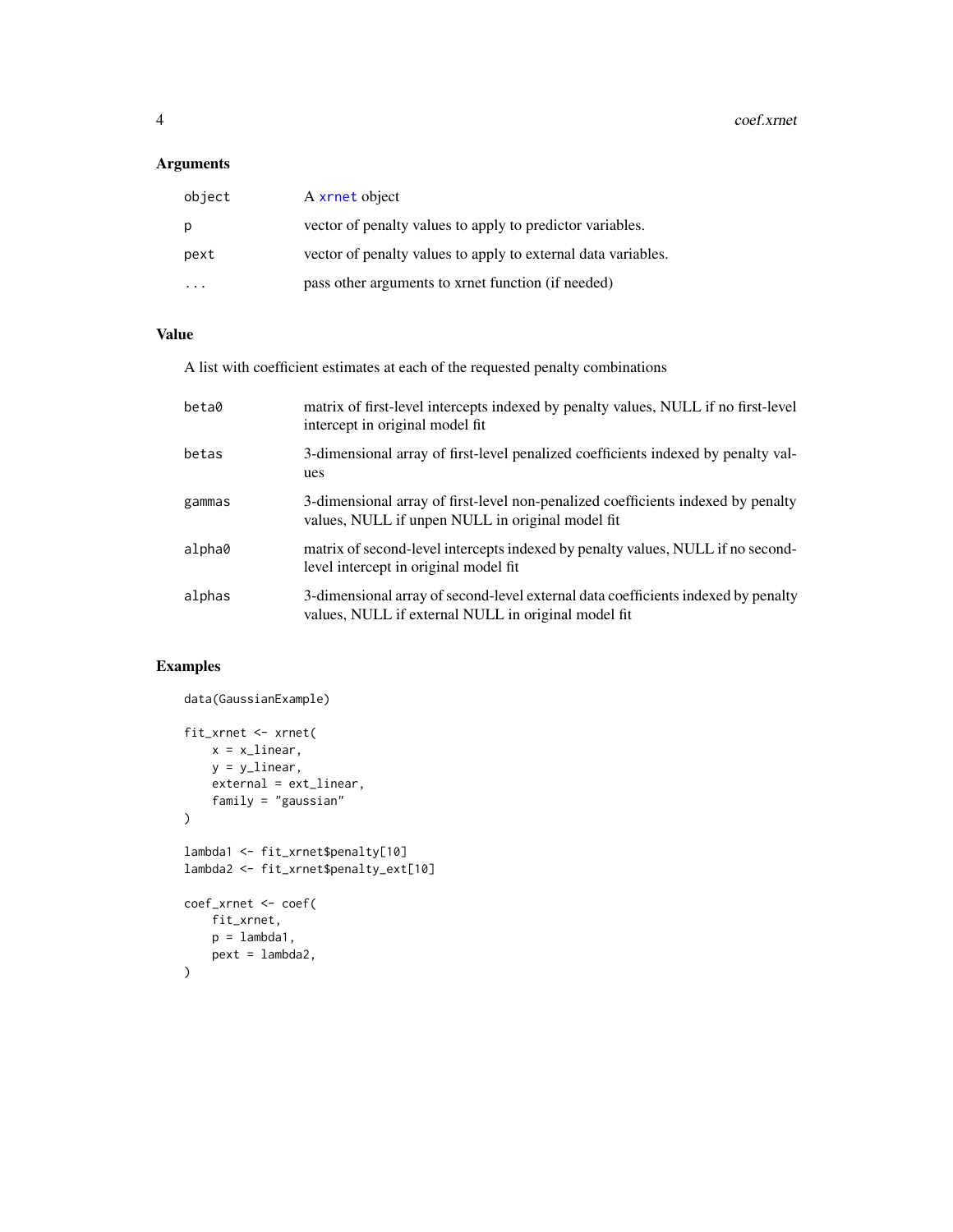<span id="page-4-0"></span>

Helper function to define a elastic net penalty regularization object. See define\_penalty for more details.

# Usage

```
define_enet(
  en\_param = 0.5,
  num_penalty = 20,
 penalty_ratio = NULL,
 user_penalty = NULL,
  custom_multiplier = NULL
)
```
#### Arguments

| en_param          | elastic net parameter, between 0 and 1                                                                                      |  |
|-------------------|-----------------------------------------------------------------------------------------------------------------------------|--|
| num_penalty       | number of penalty values to fit in grid. Default is 20.                                                                     |  |
| penalty_ratio     | ratio between minimum and maximum penalty for x. Default is 1e-04 if $n > p$<br>and 0.01 if $n \leq p$ .                    |  |
| user_penalty      | user-defined vector of penalty values to use in penalty path.                                                               |  |
| custom_multiplier |                                                                                                                             |  |
|                   | variable-specific penalty multipliers to apply to overall penalty. Default is 1 for<br>all variables. 0 is no penalization. |  |

#### Value

A list object with regularization settings that are used to define the regularization for predictors or external data in [xrnet](#page-14-1) and [tune\\_xrnet](#page-12-1). The list elements will match those returned by [define\\_penalty](#page-5-1), but with the penalty\_type set to match the value of en\_param.

define\_lasso *Define lasso regularization object for predictor and external data*

# Description

Helper function to define a lasso penalty regularization object. See define\_penalty for more details.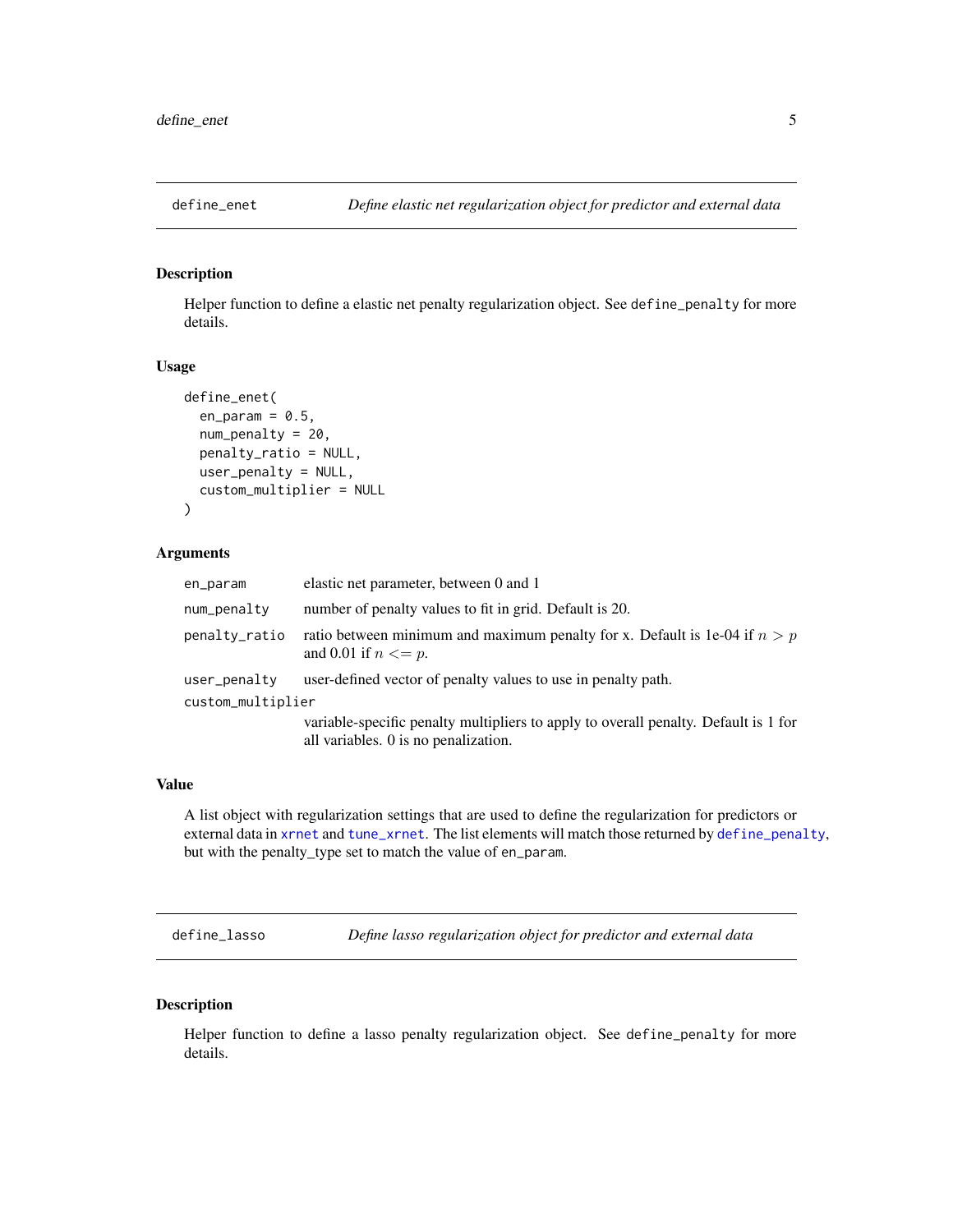#### Usage

```
define_lasso(
  num_penalty = 20,
  penalty_ratio = NULL,
  user\_penalty = NULL,
  custom_multiplier = NULL
\lambda
```
# Arguments

| num_penalty       | number of penalty values to fit in grid. Default is 20.                                                                     |  |
|-------------------|-----------------------------------------------------------------------------------------------------------------------------|--|
| penalty_ratio     | ratio between minimum and maximum penalty for x. Default is 1e-04 if $n > p$<br>and 0.01 if $n \leq p$ .                    |  |
| user_penalty      | user-defined vector of penalty values to use in penalty path.                                                               |  |
| custom_multiplier |                                                                                                                             |  |
|                   | variable-specific penalty multipliers to apply to overall penalty. Default is 1 for<br>all variables. 0 is no penalization. |  |

#### Value

A list object with regularization settings that are used to define the regularization for predictors or external data in [xrnet](#page-14-1) and [tune\\_xrnet](#page-12-1). The list elements will match those returned by [define\\_penalty](#page-5-1), but with the penalty\_type automatically set to 1.

<span id="page-5-1"></span>define\_penalty *Define regularization object for predictor and external data*

#### Description

Defines regularization for predictors and external data variables in [xrnet](#page-14-1) fitting. Use helper functions define\_lasso, define\_ridge, or define\_enet to specify a common penalty on x or external.

```
define_penalty(
 penalty_type = 1,
  quantile = 0.5,
 num_penalty = 20,
 penalty_ratio = NULL,
 user_penalty = NULL,
  custom_multiplier = NULL
)
```
<span id="page-5-0"></span>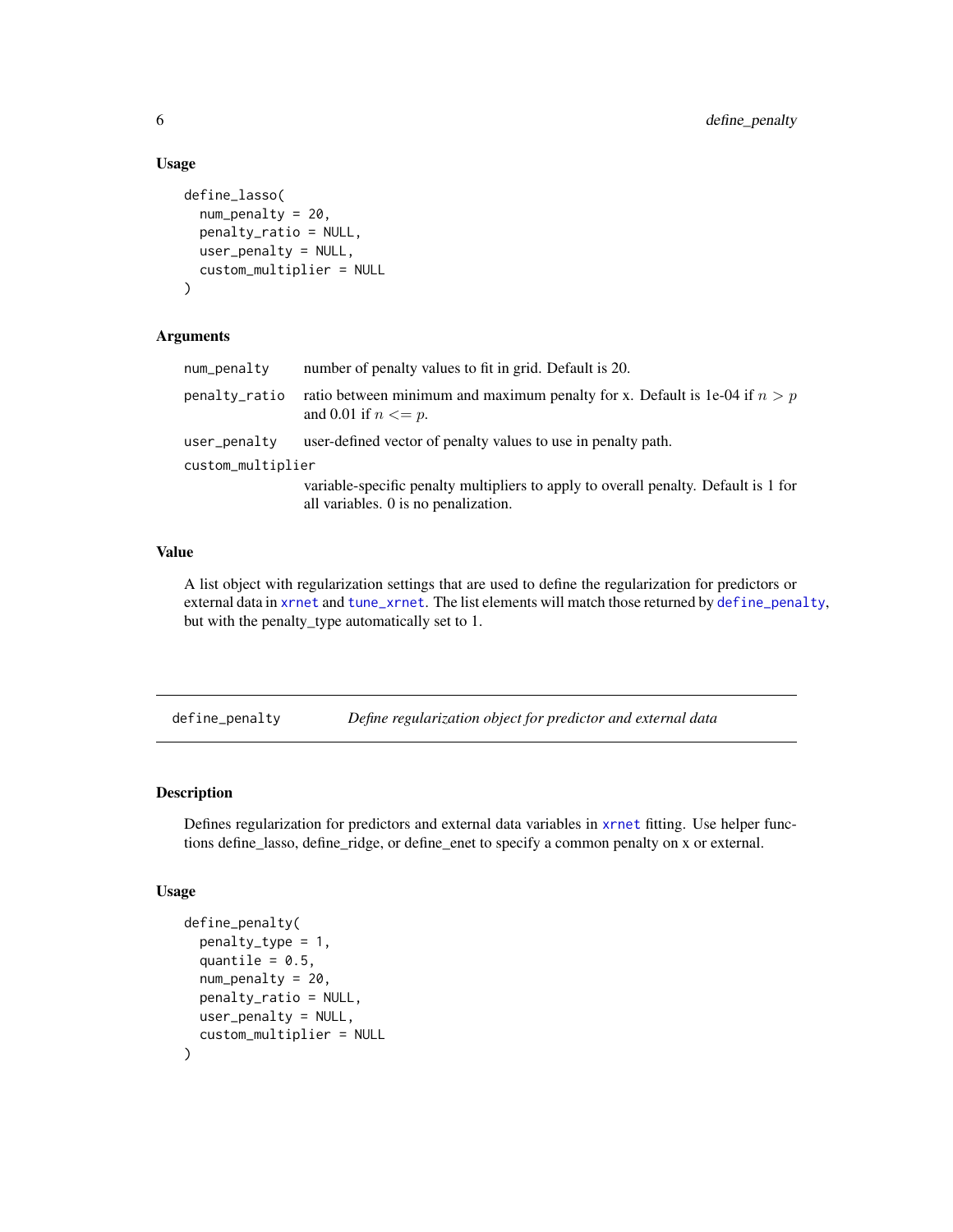# define\_penalty 7

# Arguments

| type of regularization. Default is 1 (Lasso). Can supply either a scalar value or<br>vector with length equal to the number of variables the matrix. |  |  |
|------------------------------------------------------------------------------------------------------------------------------------------------------|--|--|
| $\bullet$ 0 = Ridge                                                                                                                                  |  |  |
| $(0,1)$ = Elastic-Net                                                                                                                                |  |  |
| $\bullet$ 1 = Lasso / Quantile                                                                                                                       |  |  |
| specifies quantile for quantile penalty. Default of 0.5 reduces to lasso (currently<br>not implemented).                                             |  |  |
| number of penalty values to fit in grid. Default is 20.                                                                                              |  |  |
| ratio between minimum and maximum penalty for x. Default is 1e-04 if $n > p$<br>and 0.01 if $n \leq p$ .                                             |  |  |
| user-defined vector of penalty values to use in penalty path.                                                                                        |  |  |
| custom_multiplier                                                                                                                                    |  |  |
| variable-specific penalty multipliers to apply to overall penalty. Default is 1 for<br>all variables. 0 is no penalization.                          |  |  |
|                                                                                                                                                      |  |  |

# Value

A list object with regularization settings that are used to define the regularization for predictors or external data in [xrnet](#page-14-1) and [tune\\_xrnet](#page-12-1):

| penalty_type      | The penalty type, scalar with value in range $[0, 1]$ .                           |  |
|-------------------|-----------------------------------------------------------------------------------|--|
| quantile          | Quantile for quantile penalty, 0.5 defaults to lasso (not currently implemented). |  |
| num_penalty       | The number of penalty values in the penalty path.                                 |  |
| penalty_ratio     | The ratio of the minimum penalty value compared to the maximum penalty<br>value.  |  |
| user_penalty      | User-defined numeric vector of penalty values, NULL if not provided by user.      |  |
| custom_multiplier |                                                                                   |  |
|                   | User-defined feature-specific penalty multipliers, NULL if not provided by user.  |  |

# Examples

```
# define ridge penalty with penalty grid split into 30 values
my_penalty < - define_penalty(penalty_type = 0, num_penalty = 30)
```

```
# define elastic net (0.5) penalty with user-defined penalty
my_custom_penalty <- define_penalty(penalty_type = 0.5, user_penalty = c(100, 50, 10, 1, 0.1))
```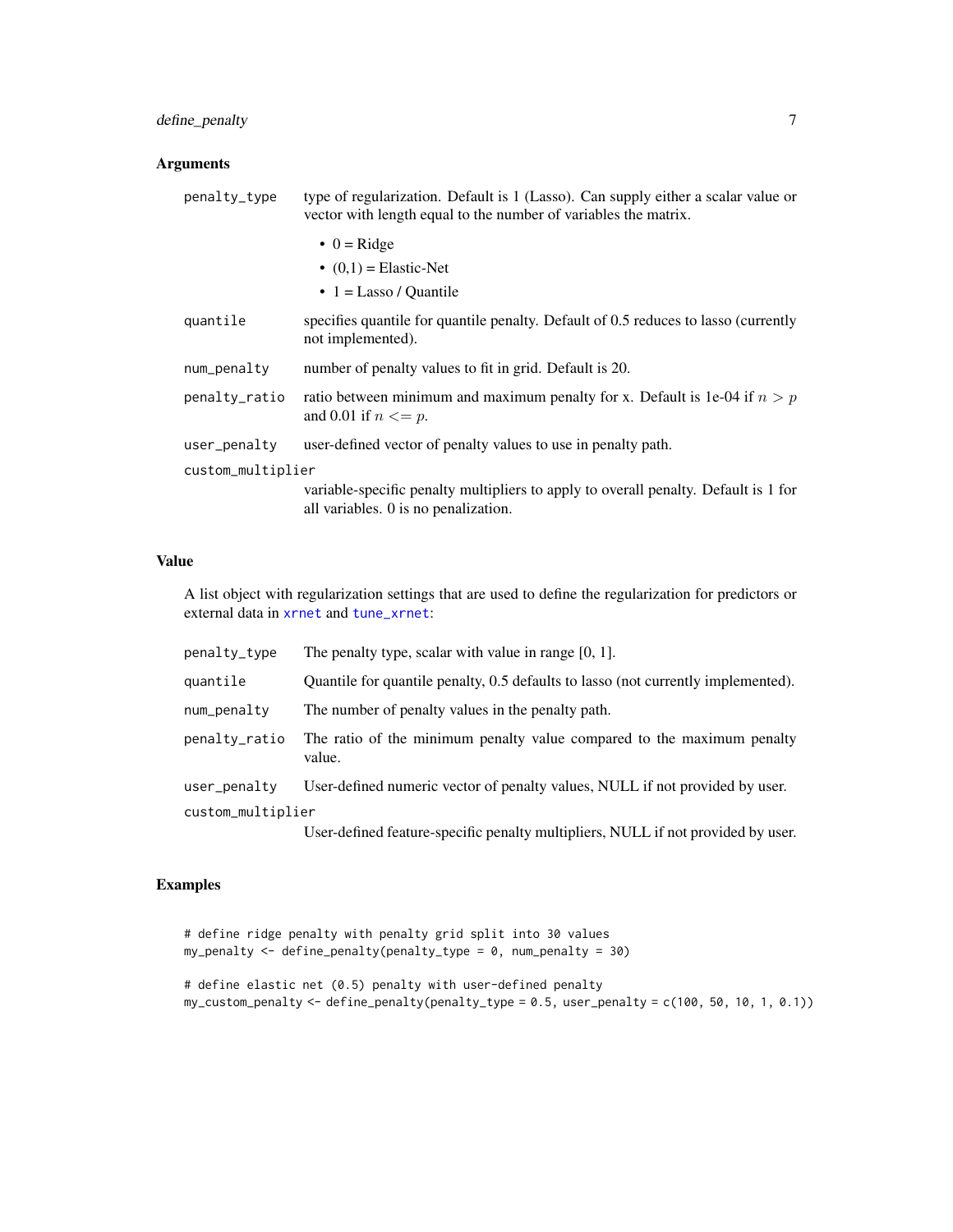<span id="page-7-0"></span>

Helper function to define a ridge penalty regularization object. See define\_penalty for more details.

## Usage

```
define_ridge(
  num_penalty = 20,
  penalty_ratio = NULL,
  user_penalty = NULL,
  custom_multiplier = NULL
\mathcal{E}
```
# Arguments

| num_penalty       | number of penalty values to fit in grid. Default is 20.                                                  |
|-------------------|----------------------------------------------------------------------------------------------------------|
| penalty_ratio     | ratio between minimum and maximum penalty for x. Default is 1e-04 if $n > p$<br>and 0.01 if $n \leq p$ . |
| user_penalty      | user-defined vector of penalty values to use in penalty path.                                            |
| custom_multiplier |                                                                                                          |
|                   | variable-specific penalty multipliers to apply to overall penalty. Default is 1 for                      |
|                   | all variables. 0 is no penalization.                                                                     |

#### Value

A list object with regularization settings that are used to define the regularization for predictors or external data in [xrnet](#page-14-1) and [tune\\_xrnet](#page-12-1). The list elements will match those returned by [define\\_penalty](#page-5-1), but with the penalty\_type automatically set to 0.

ext\_linear *Simulated external data*

#### Description

Simulated external data

#### Usage

ext\_linear

#### Format

A matrix with 50 rows and 4 columns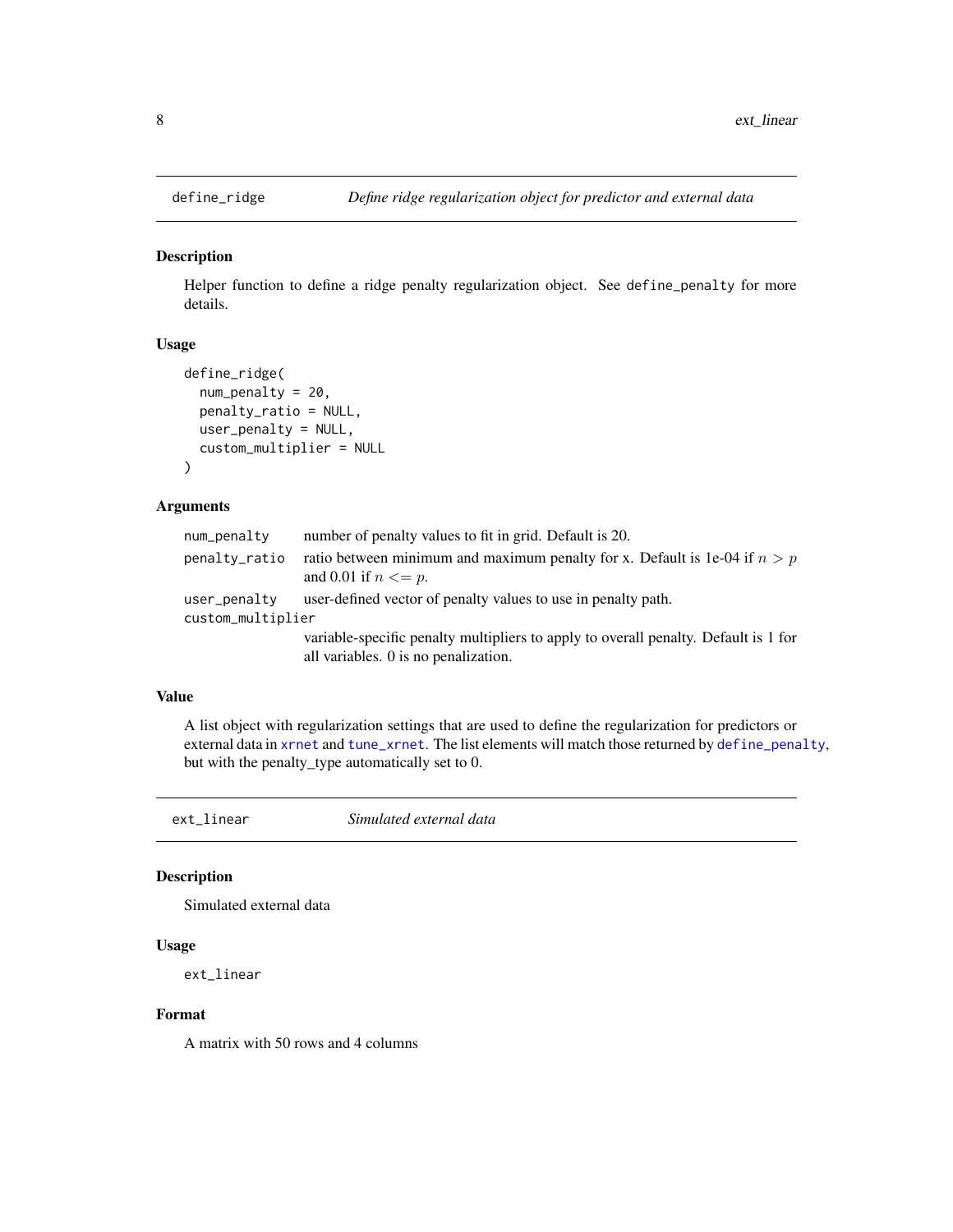<span id="page-8-0"></span>

Generates plots to visualize the mean cross-validation error. If no external data was used in the model fit, a plot of the cross-validated error with standard error bars is generated for all penalty values. If external data was used in the model fit, a contour plot of the cross-validated errors is created. Error curves can also be generated for a fixed value of the primary penalty on x (p) or the external penalty (pext) when external data is used.

#### Usage

## S3 method for class 'tune\_xrnet'  $plot(x, p = NULL, pext = NULL, ...)$ 

## Arguments

| x         | A tune_xrnet class object                                                                                                                             |
|-----------|-------------------------------------------------------------------------------------------------------------------------------------------------------|
| p         | (optional) penalty value for x (for generating an error curve across external<br>penalties). Use value "opt" to use the optimal penalty value.        |
| pext      | (optional) penalty value for external (for generating an error curve across pri-<br>mary penalties) Use value "opt" to use the optimal penalty value. |
| $\ddotsc$ | Additional graphics parameters                                                                                                                        |

#### Details

The parameter values p and pext can be used to generate profiled error curves by fixing either the penalty on x or the penalty on external to a fixed value. You cannot specify both at the same time as this would only return a single point.

#### Value

None

#### Examples

```
## load example data
data(GaussianExample)
## 5-fold cross validation
cv_xrnet <- tune_xrnet(
   x = x_linear,
   y = ylinear,
   external = ext_linear,
   family = "gaussian",
```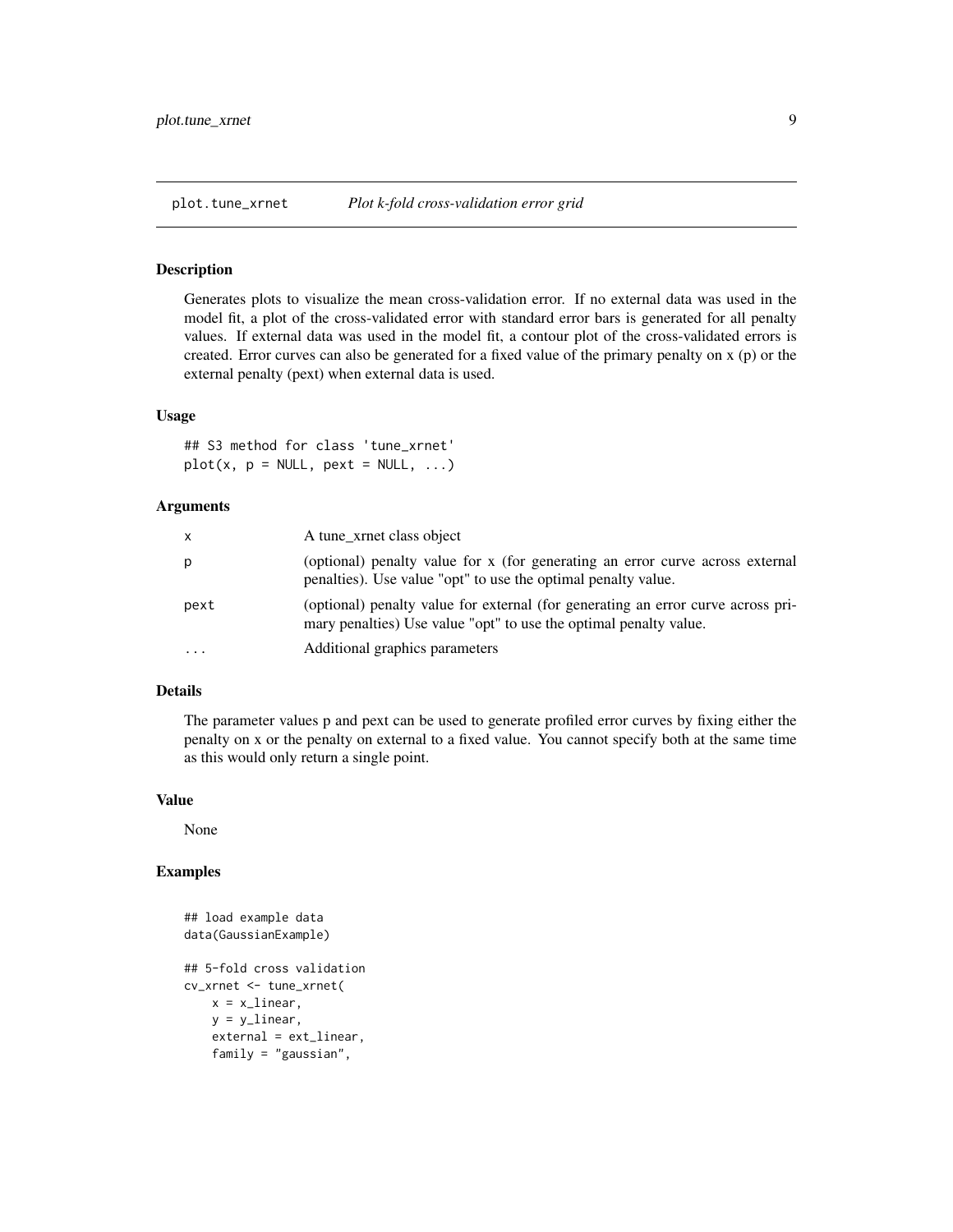```
control = xrnet.control(tolerance = 1e-6)
\mathcal{L}## contour plot of cross-validated error
plot(cv_xrnet)
## error curve of external penalties at optimal penalty value
plot(cv_xrnet, p = "opt")
```
predict.tune\_xrnet *Predict function for "tune\_xrnet" object*

# Description

Extract coefficients or predict response in new data using fitted model from a [tune\\_xrnet](#page-12-1) object. Note that we currently only support returning results that are in the original path(s).

# Usage

```
## S3 method for class 'tune_xrnet'
predict(
 object,
 newdata = NULL,
 newdata_fixed = NULL,
 p = "opt",pext = "opt",type = c("response", "link", "coefficients"),
  ...
\mathcal{L}
```
# Arguments

| object            | A tune_xrnet object                                                                                             |
|-------------------|-----------------------------------------------------------------------------------------------------------------|
| newdata           | matrix with new values for penalized variables                                                                  |
| newdata_fixed     | matrix with new values for unpenalized variables                                                                |
| p                 | vector of penalty values to apply to predictor variables. Default is optimal value<br>in tune xrnet object.     |
| pext              | vector of penalty values to apply to external data variables. Default is optimal<br>value in tune xrnet object. |
| type              | type of prediction to make using the xrnet model, options include:                                              |
|                   | • response<br>• link (linear predictor)<br>• coefficients                                                       |
| $\cdot\cdot\cdot$ | pass other arguments to xrnet function (if needed)                                                              |

<span id="page-9-0"></span>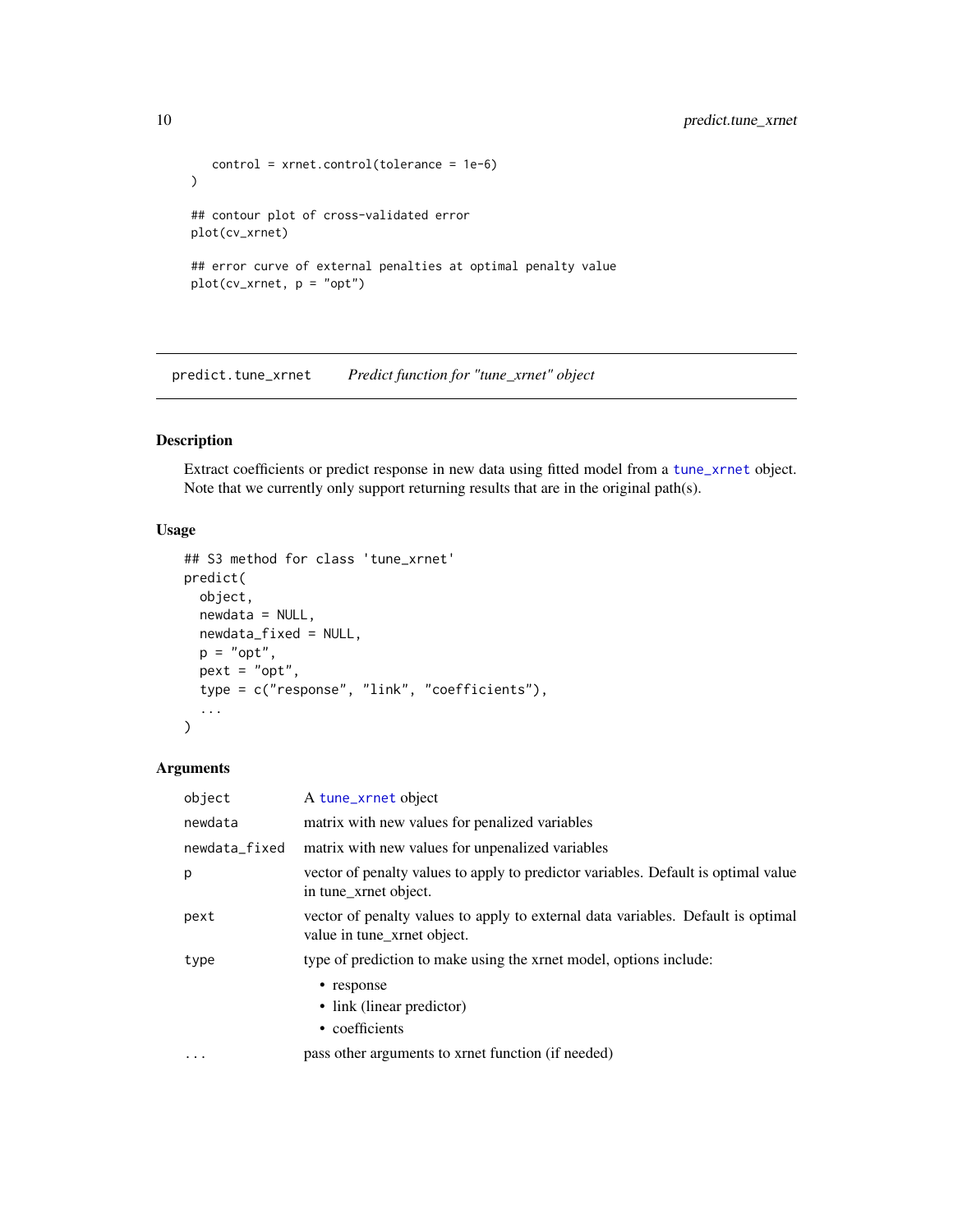# <span id="page-10-0"></span>predict.xrnet 11

#### Value

The object returned is based on the value of type as follows:

- response: An array with the response predictions based on the data for each penalty combination
- link: An array with linear predictions based on the data for each penalty combination
- coefficients: A list with the coefficient estimates for each penalty combination. See [coef.xrnet](#page-2-1).

# Examples

```
data(GaussianExample)
```

```
## 5-fold cross validation
cv_xrnet <- tune_xrnet(
   x = x_linear,
   y = ylinear,
   external = ext_linear,
   family = "gaussian",
   control = xrnet.control(tolerance = 1e-6)
)
## Get coefficients and predictions at optimal penalty combination
coef_xrnet <- predict(cv_xrnet, type = "coefficients")
pred_xrnet <- predict(cv_xrnet, newdata = x_linear, type = "response")
```
predict.xrnet *Predict function for "xrnet" object*

#### **Description**

Extract coefficients or predict response in new data using fitted model from an [xrnet](#page-14-1) object. Note that we currently only support returning coefficient estimates that are in the original path(s).

```
## S3 method for class 'xrnet'
predict(
 object,
 newdata = NULL,
 newdata_fixed = NULL,
 p = NULL,next = NULL,
  type = c("response", "link", "coefficients"),
  ...
)
```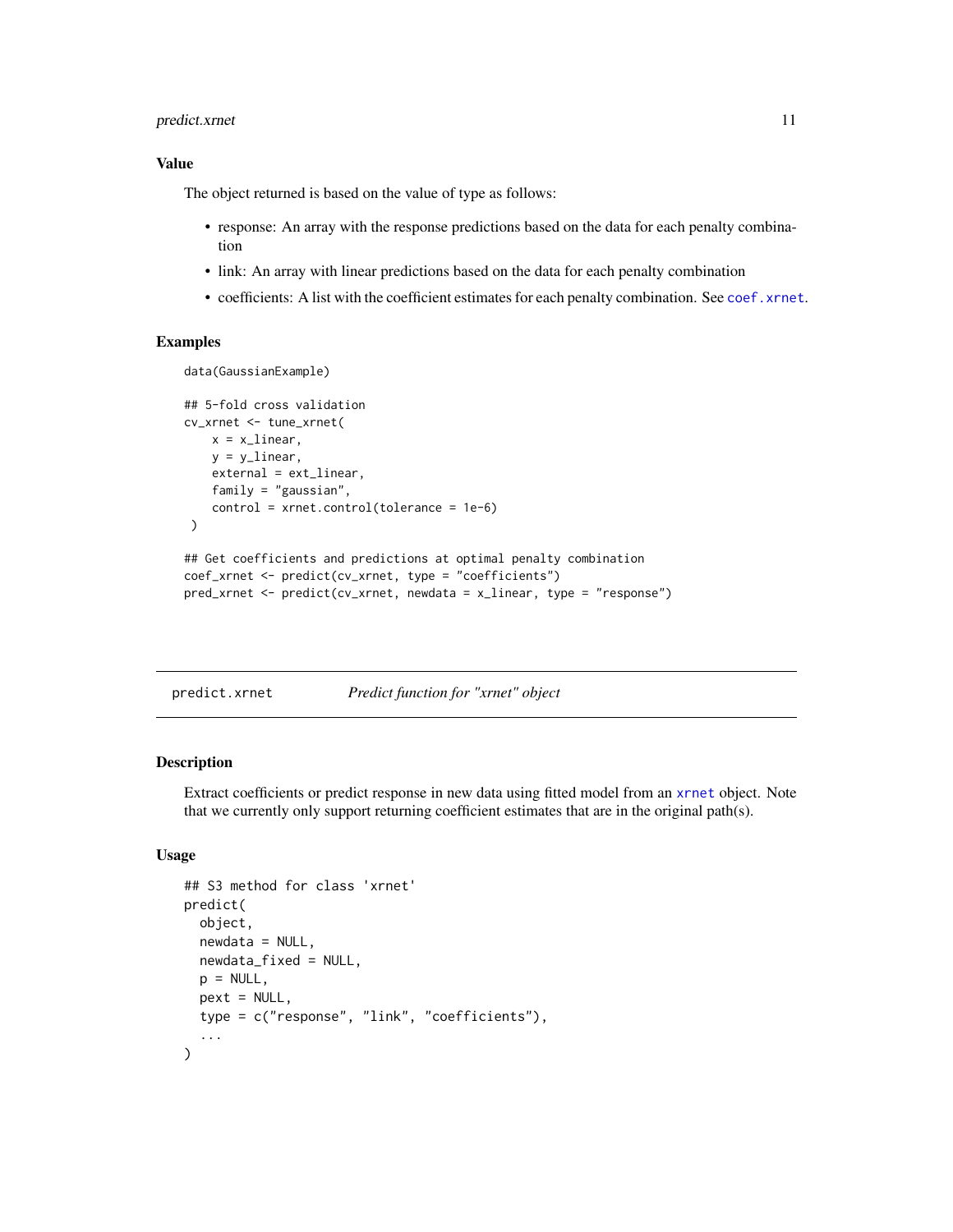#### <span id="page-11-0"></span>Arguments

| object        | A xrnet object                                                    |
|---------------|-------------------------------------------------------------------|
| newdata       | matrix with new values for penalized variables                    |
| newdata_fixed | matrix with new values for unpenalized variables                  |
| р             | vector of penalty values to apply to predictor variables          |
| pext          | vector of penalty values to apply to external data variables      |
| type          | type of prediction to make using the xrnet model, options include |
|               | • response<br>• link (linear predictor)<br>• coefficients         |
| .             | pass other arguments to xrnet function (if needed)                |

#### Value

The object returned is based on the value of type as follows:

- response: An array with the response predictions based on the data for each penalty combination
- link: An array with linear predictions based on the data for each penalty combination
- coefficients: A list with the coefficient estimates for each penalty combination. See [coef.xrnet](#page-2-1).

# Examples

data(GaussianExample)

```
fit_xrnet <- xrnet(
   x = x_1inear,
    y = ylinear,
    external = ext_linear,
    family = "gaussian"
\mathcal{L}lambda1 <- fit_xrnet$penalty[10]
lambda2 <- fit_xrnet$penalty_ext[10]
coef_xrnet <- predict(
   fit_xrnet,
    p =lambda1,
    pext =lambda2,
    type = "coefficients"
\mathcal{L}pred_xrnet <- predict(
    fit_xrnet,
    p =lambda1,
    pext = lambda2,
    newdata = x_linear,
    type = "response"
```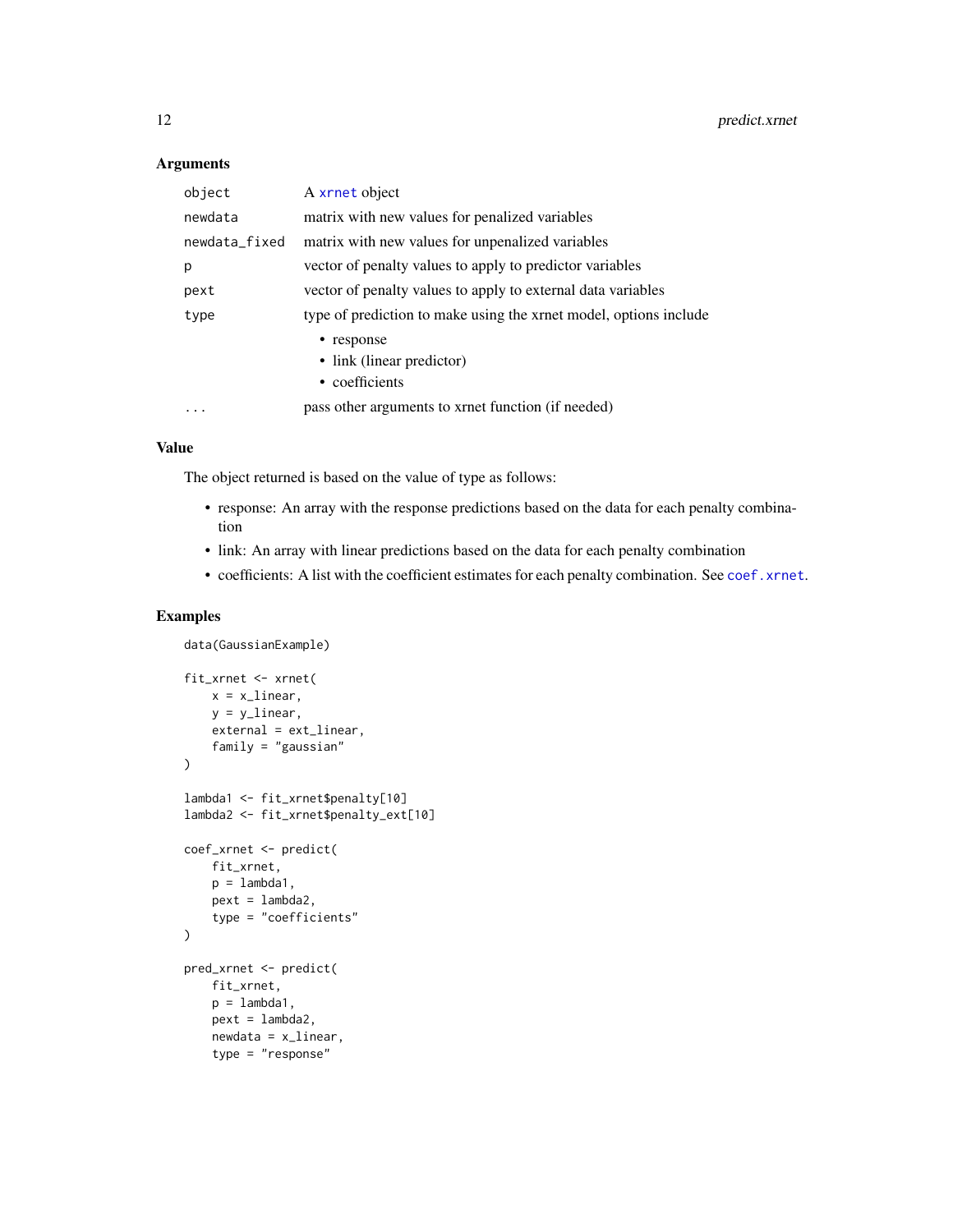<span id="page-12-0"></span> $\overline{)}$ 

# <span id="page-12-1"></span>tune\_xrnet *k-fold cross-validation for hierarchical regularized regression*

# Description

k-fold cross-validation for hierarchical regularized regression [xrnet](#page-14-1)

# Usage

```
tune_xrnet(
 x,
 y,
 external = NULL,
 unpen = NULL,
  family = c("gaussian", "binomial"),
 penalty_main = define_penalty(),
 penalty_external = define_penalty(),
 weights = NULL,
  standardize = c(TRUE, TRUE),
  intercept = c(TRUE, FALSE),
  loss = c("deviance", "mse", "mae", "auc"),nfolds = 5,
  foldid = NULL,
 parallel = FALSE,
 control = list()\mathcal{L}
```
# Arguments

| X        | predictor design matrix of dimension $nxp$ , matrix options include:                |
|----------|-------------------------------------------------------------------------------------|
|          | $\bullet$ matrix                                                                    |
|          | • big.matrix                                                                        |
|          | · filebacked.big.matrix                                                             |
|          | • sparse matrix $(dgCMatrix)$                                                       |
| y        | outcome vector of length $n$                                                        |
| external | (optional) external data design matrix of dimension $pxa$ , matrix options include: |
|          | • matrix                                                                            |
|          | • sparse matrix (dgCMatrix)                                                         |
| unpen    | (optional) unpenalized predictor design matrix, matrix options include:             |
|          | $\bullet$ matrix                                                                    |
| family   | error distribution for outcome variable, options include:                           |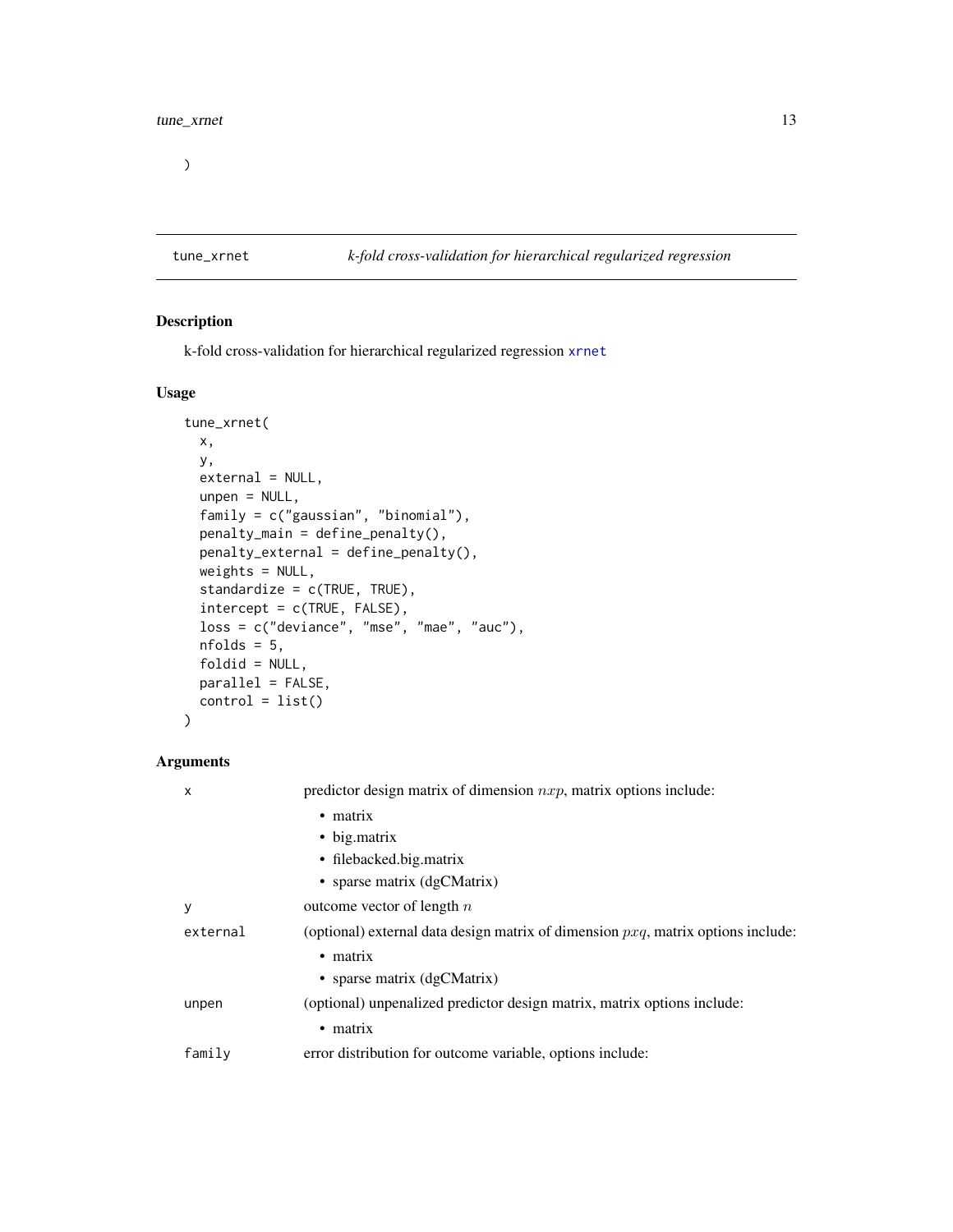<span id="page-13-0"></span>

|                  | • "gaussian"                                                                                                                 |
|------------------|------------------------------------------------------------------------------------------------------------------------------|
|                  | • "binomial"                                                                                                                 |
| penalty_main     | specifies regularization object for x. See define_penalty for more details.                                                  |
| penalty_external |                                                                                                                              |
|                  | specifies regularization object for external. See define_penalty for more de-<br>tails. See define_penalty for more details. |
| weights          | optional vector of observation-specific weights. Default is 1 for all observations.                                          |
| standardize      | indicates whether x and/or external should be standardized. Default is c(TRUE,<br>TRUE).                                     |
| intercept        | indicates whether an intercept term is included for x and/or external. Default is<br>c(TRUE, FALSE).                         |
| loss             | loss function for cross-validation. Options include:                                                                         |
|                  | • "deviance"                                                                                                                 |
|                  | • "mse" (Mean Squared Error)                                                                                                 |
|                  | • "mae" (Mean Absolute Error)                                                                                                |
|                  | • "auc" (Area under the curve)                                                                                               |
| nfolds           | number of folds for cross-validation. Default is 5.                                                                          |
| foldid           | (optional) vector that identifies user-specified fold for each observation. If NULL,<br>folds are automatically generated.   |
| parallel         | use foreach function to fit folds in parallel if TRUE, must register cluster<br>(doParallel) before using.                   |
| control          | specifies xrnet control object. See xrnet.control for more details.                                                          |

#### Details

k-fold cross-validation is used to determine the 'optimal' combination of hyperparameter values, where optimal is based on the optimal value obtained for the user-selected loss function across the k folds. To efficiently traverse all possible combinations of the hyperparameter values, 'warm-starts' are used to traverse the penalty from largest to smallest penalty value(s). Note that the penalty grid for the folds is generated by fitting the model on the entire training data. Parallelization is enabled through the foreach and doParallel R packages. To use parallelization, parallel = TRUE, you must first create the cluster makeCluster and then register the cluster registerDoParallel. See the parallel, foreach, and/or doParallel R packages for more details on how to setup parallelization.

#### Value

A list of class tune\_xrnet with components

| cv_mean | mean cross-validated error for each penalty combination. Object returned is<br>a vector if there is no external data (external $=$ NULL) and matrix if there is<br>external data. |
|---------|-----------------------------------------------------------------------------------------------------------------------------------------------------------------------------------|
| cv sd   | estimated standard deviation for cross-validated errorsObject returned is a vector<br>if there is no external data (external = NULL) and matrix if there is external data.        |
| loss    | loss function used to compute cross-validation error                                                                                                                              |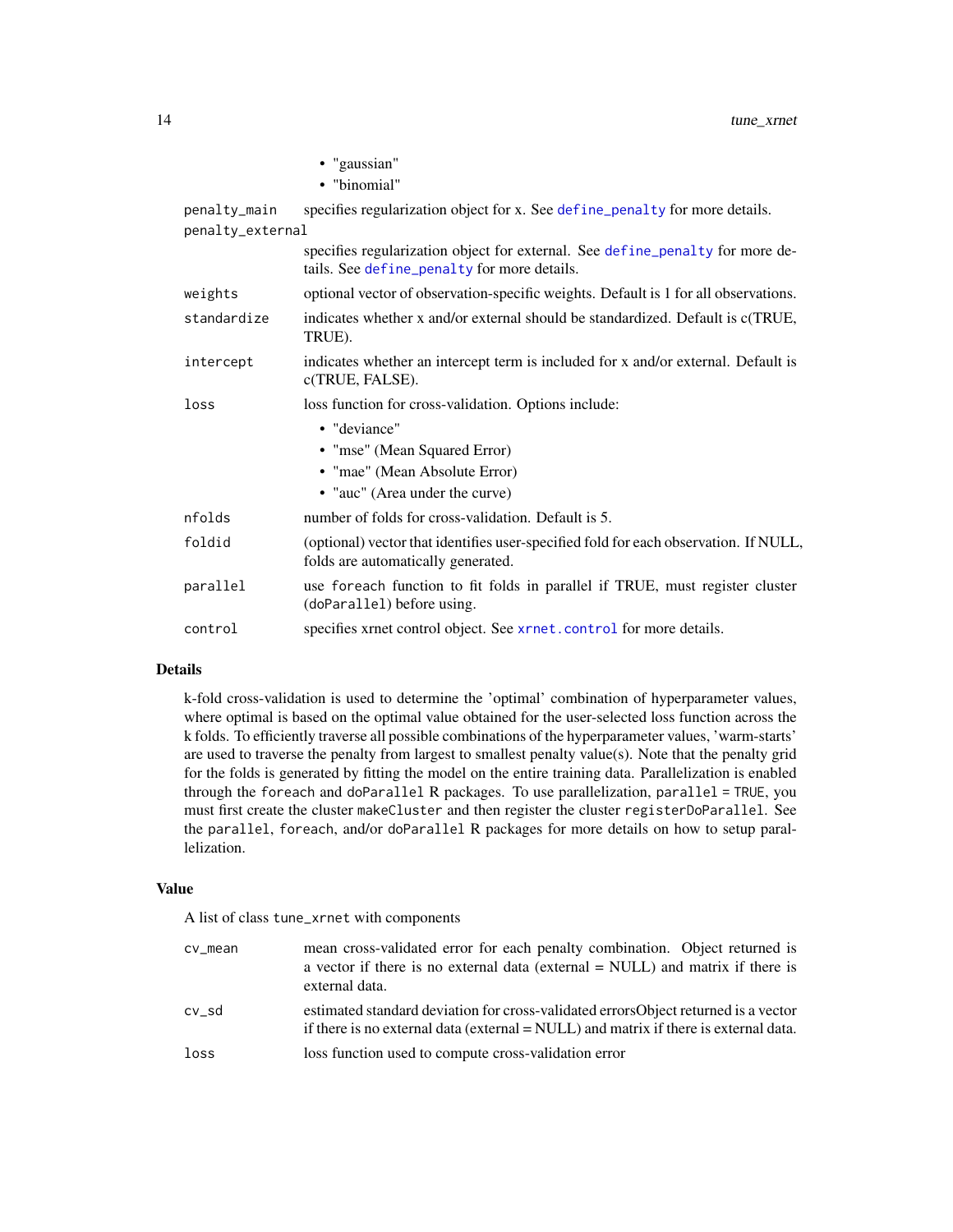<span id="page-14-0"></span>

| opt_loss                       | the value of the loss function for the optimal cross-validated error                       |
|--------------------------------|--------------------------------------------------------------------------------------------|
| opt_penalty<br>opt_penalty_ext | first-level penalty value that achieves the optimal loss                                   |
|                                | second-level penalty value that achieves the optimal loss (if external data is<br>present) |
| fitted_model                   | fitted xrnet object using all data, see xrnet for details of object                        |

#### Examples

```
## cross validation of hierarchical linear regression model
data(GaussianExample)
## 5-fold cross validation
cv_xrnet <- tune_xrnet(
   x = x_linear,
   y = ylinear,
    external = ext_linear,
    family = "gaussian",
    control = xrnet.control(tolerance = 1e-6)
\mathcal{L}## contour plot of cross-validated error
 plot(cv_xrnet)
```
<span id="page-14-1"></span>

xrnet *Fit hierarchical regularized regression model*

#### Description

Fits hierarchical regularized regression model that enables the incorporation of external data for predictor variables. Both the predictor variables and external data can be regularized by the most common penalties (lasso, ridge, elastic net). Solutions are computed across a two-dimensional grid of penalties (a separate penalty path is computed for the predictors and external variables). Currently support regularized linear and logistic regression, future extensions to other outcomes (i.e. Cox regression) will be implemented in the next major update.

```
xrnet(
  x,
 y,
  external = NULL,unpen = NULL,family = c("gaussian", "binomial"),
  penalty_main = define_penalty(),
  penalty_external = define_penalty(),
  weights = NULL,
```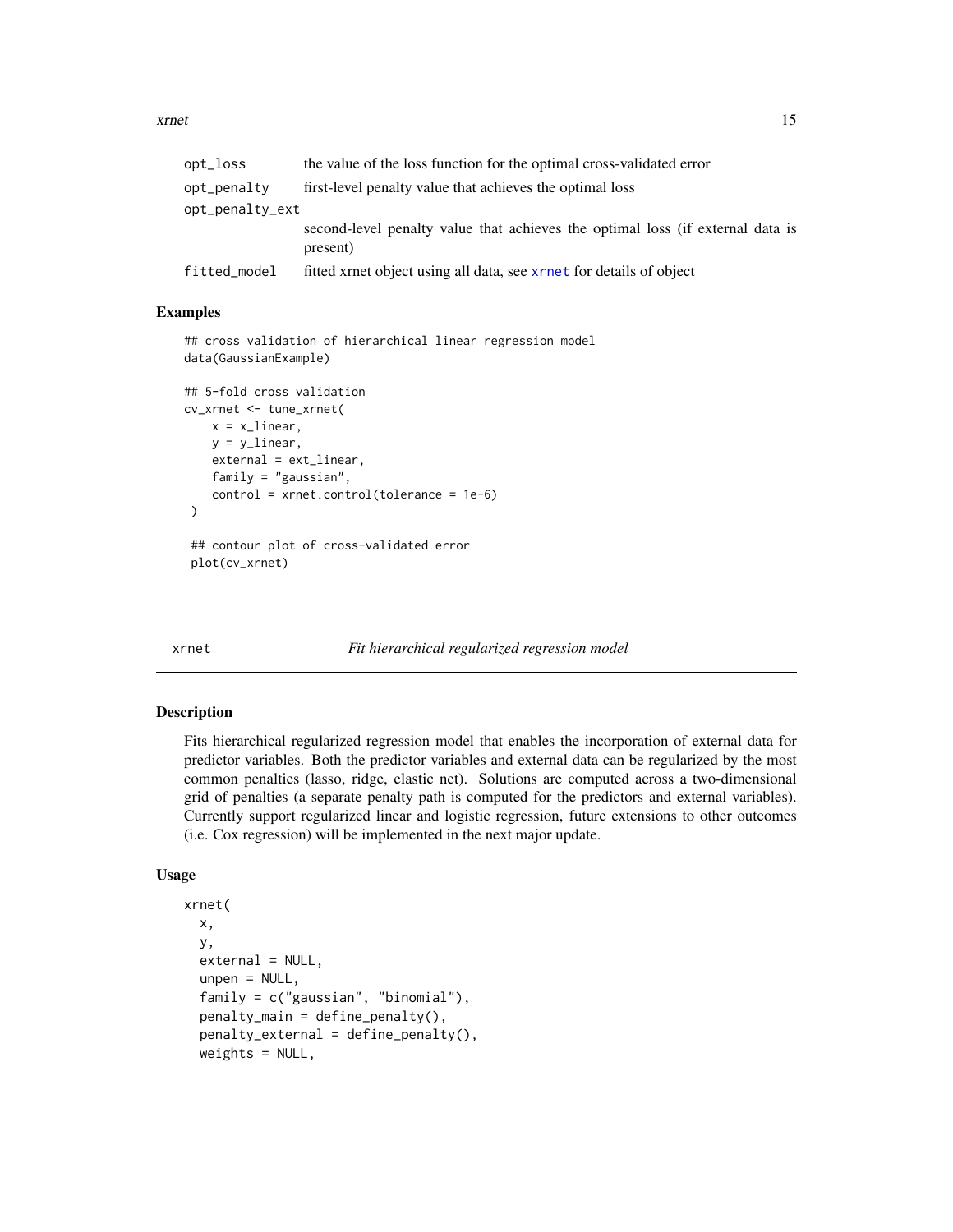```
standardize = c(TRUE, TRUE),
  intercept = c(TRUE, FALSE),
  control = list())
```
# Arguments

| x                | predictor design matrix of dimension $nxp$ , matrix options include:                                 |
|------------------|------------------------------------------------------------------------------------------------------|
|                  | • matrix                                                                                             |
|                  | • big.matrix                                                                                         |
|                  | • filebacked.big.matrix                                                                              |
|                  | • sparse matrix (dgCMatrix)                                                                          |
| У                | outcome vector of length $n$                                                                         |
| external         | (optional) external data design matrix of dimension $pxq$ , matrix options include:                  |
|                  | $\bullet$ matrix                                                                                     |
|                  | • sparse matrix (dgCMatrix)                                                                          |
| unpen            | (optional) unpenalized predictor design matrix, matrix options include:                              |
|                  | • matrix                                                                                             |
| family           | error distribution for outcome variable, options include:                                            |
|                  | · "gaussian"                                                                                         |
|                  | • "binomial"                                                                                         |
| penalty_main     | specifies regularization object for x. See define_penalty for more details.                          |
| penalty_external |                                                                                                      |
|                  | specifies regularization object for external. See define_penalty for more de-<br>tails.              |
| weights          | optional vector of observation-specific weights. Default is 1 for all observations.                  |
| standardize      | indicates whether x and/or external should be standardized. Default is c(TRUE,<br>TRUE).             |
| intercept        | indicates whether an intercept term is included for x and/or external. Default is<br>c(TRUE, FALSE). |
| control          | specifies xrnet control object. See xrnet.control for more details.                                  |

# Details

This function extends the coordinate descent algorithm of the R package glmnet to allow the type of regularization (i.e. ridge, lasso) to be feature-specific. This extension is used to enable fitting hierarchical regularized regression models, where external information for the predictors can be included in the external= argument. In addition, elements of the R package biglasso are utilized to enable the use of standard R matrices, memory-mapped matrices from the bigmemory package, or sparse matrices from the Matrix package.

<span id="page-15-0"></span>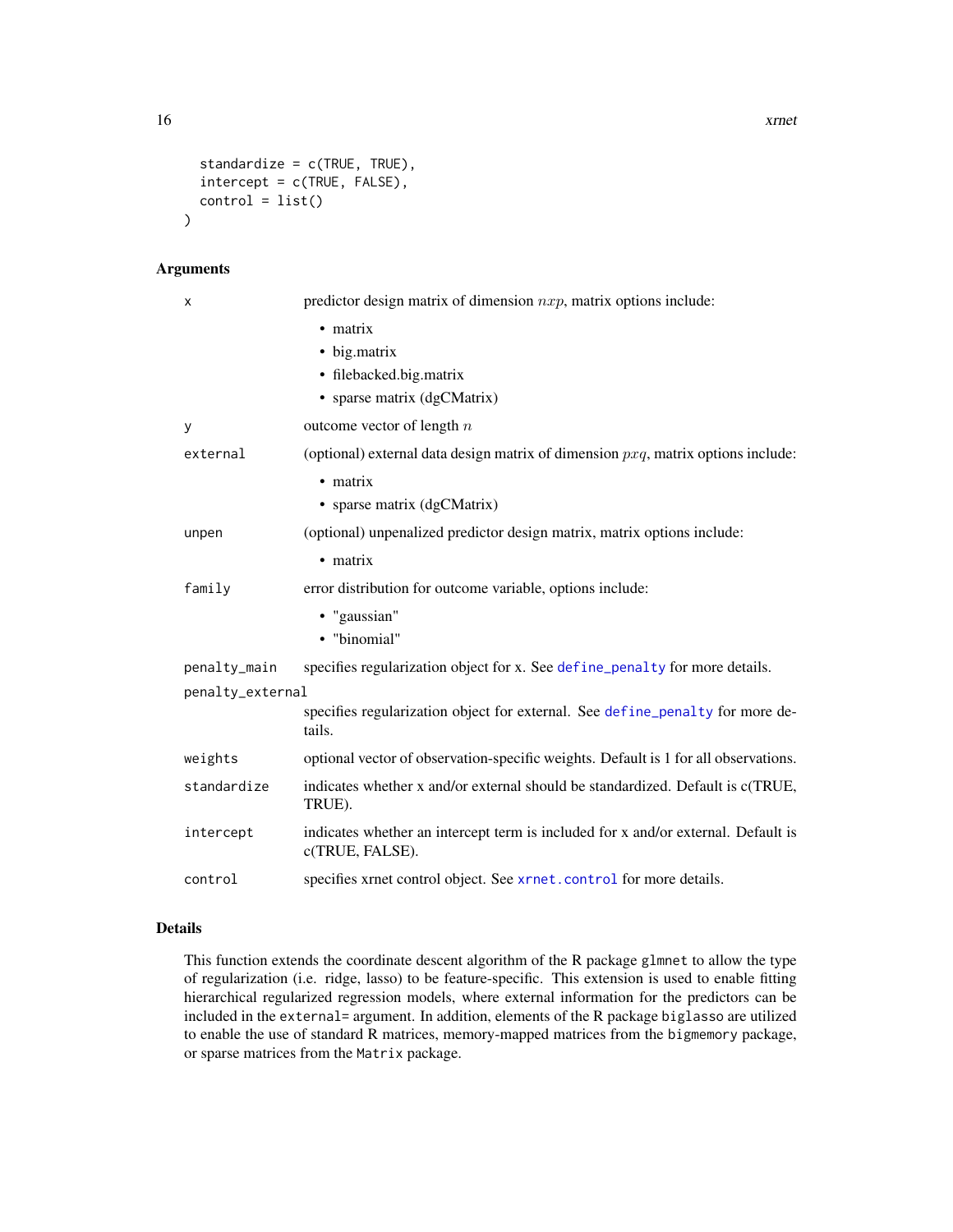xrnet the contract of the contract of the contract of the contract of the contract of the contract of the contract of the contract of the contract of the contract of the contract of the contract of the contract of the cont

# Value

A list of class xrnet with components:

| beta0            | matrix of first-level intercepts indexed by penalty values                                  |
|------------------|---------------------------------------------------------------------------------------------|
| betas            | 3-dimensional array of first-level penalized coefficients indexed by penalty val-<br>ues    |
| gammas           | 3-dimensional array of first-level non-penalized coefficients indexed by penalty<br>values  |
| alpha0           | matrix of second-level intercepts indexed by penalty values                                 |
| alphas           | 3-dimensional array of second-level external data coefficients indexed by penalty<br>values |
| penalty          | vector of first-level penalty values                                                        |
| penalty_ext      | vector of second-level penalty values                                                       |
| family           | error distribution for outcome variable                                                     |
| num_passes       | total number of passes over the data in the coordinate descent algorithm                    |
| status           | error status for xrnet fitting                                                              |
| $\bullet$ 0 = OK |                                                                                             |

 $\bullet$  1 = Error/Warning

error\_msg description of error

#### References

Jerome Friedman, Trevor Hastie, Robert Tibshirani (2010). Regularization Paths for Generalized Linear Models via Coordinate Descent. Journal of Statistical Software, 33(1), 1-22. URL http://www.jstatsoft.org/v33/i01/.

Zeng, Y., and Breheny, P. (2017). The biglasso Package: A Memory- and Computation-Efficient Solver for Lasso Model Fitting with Big Data in R. arXiv preprint arXiv:1701.05936. URL https://arxiv.org/abs/1701.05936.

Michael J. Kane, John Emerson, Stephen Weston (2013). Scalable Strategies for Computing with Massive Data. Journal of Statistical Software, 55(14), 1-19. URL http://www.jstatsoft.org/v55/i14/.

#### Examples

```
### hierarchical regularized linear regression ###
data(GaussianExample)
```
## define penalty for predictors and external variables ## default is ridge for predictors and lasso for external ## see define\_penalty() function for more details

```
penMain <- define_penalty(0, num_penalty = 20)
penExt <- define_penalty(1, num_penalty = 20)
```

```
## fit model with defined regularization
fit_xrnet <- xrnet(
```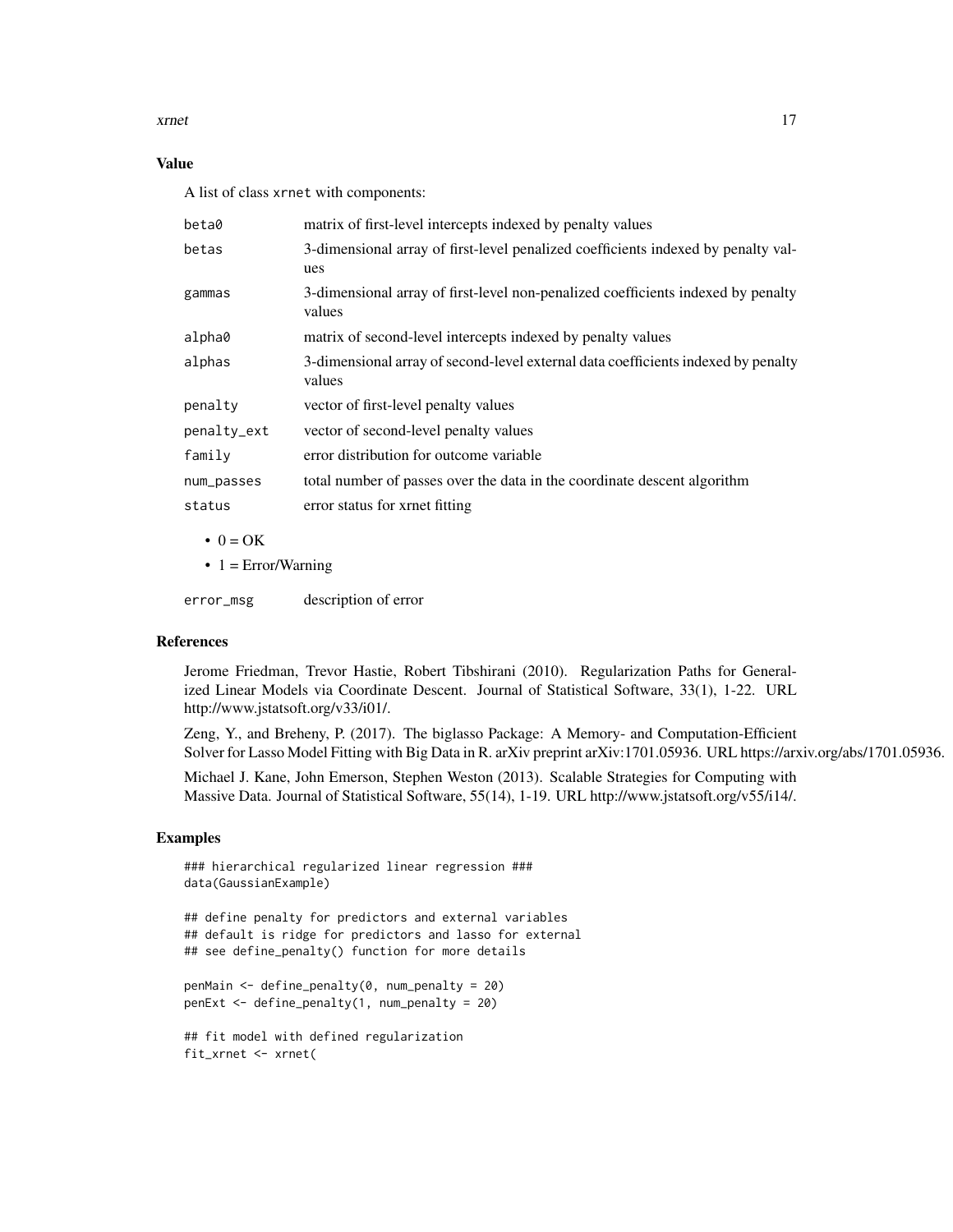```
x = x_linear,
y = y_linear,
external = ext_linear,
family = "gaussian",
penalty_main = penMain,
penalty_external = penExt
```
<span id="page-17-1"></span>xrnet.control *Control function for xrnet fitting*

# Description

 $\mathcal{L}$ 

Control function for [xrnet](#page-14-1) fitting.

# Usage

```
xrnet.control(
  tolerance = 1e-08,
 max_iterations = 1e+05,
 dfmax = NULL,
  pmax = NULL,lower_limits = NULL,
  upper_limits = NULL
\mathcal{L}
```
# Arguments

| tolerance    | positive convergence criterion. Default is 1e-08.                                                                                                   |
|--------------|-----------------------------------------------------------------------------------------------------------------------------------------------------|
|              | max_iterations maximum number of iterations to run coordinate gradient descent across all<br>penalties before returning an error. Default is 1e+05. |
| dfmax        | maximum number of variables allowed in model. Default is $ncol(x) + ncol(unpen) +$<br>$ncol(external) + intercept[1] + intercept[2].$               |
| pmax         | maximum number of variables with nonzero coefficient estimate. Default is<br>$min(2*dfmax+20, ncol(x)+ncol(unpen)+ncol(external)+intercept[2]).$    |
| lower_limits | vector of lower limits for each coefficient. Default is -Inf for all variables.                                                                     |
| upper_limits | vector of upper limits for each coefficient. Default is Inf for all variables.                                                                      |

#### Value

A list object with the following components:

| The coordinate descent stopping criterion.<br>tolerance                                   |  |
|-------------------------------------------------------------------------------------------|--|
| The maximum number of variables that will be allowed in the model.<br>dfmax               |  |
| The maximum number of variables with nonzero coefficient estimate.<br>pmax                |  |
| Feature-specific numeric vector of lower bounds for coefficient estimates<br>lower limits |  |
| Feature-specific numeric vector of upper bounds for coefficient estimates<br>upper_limits |  |

<span id="page-17-0"></span>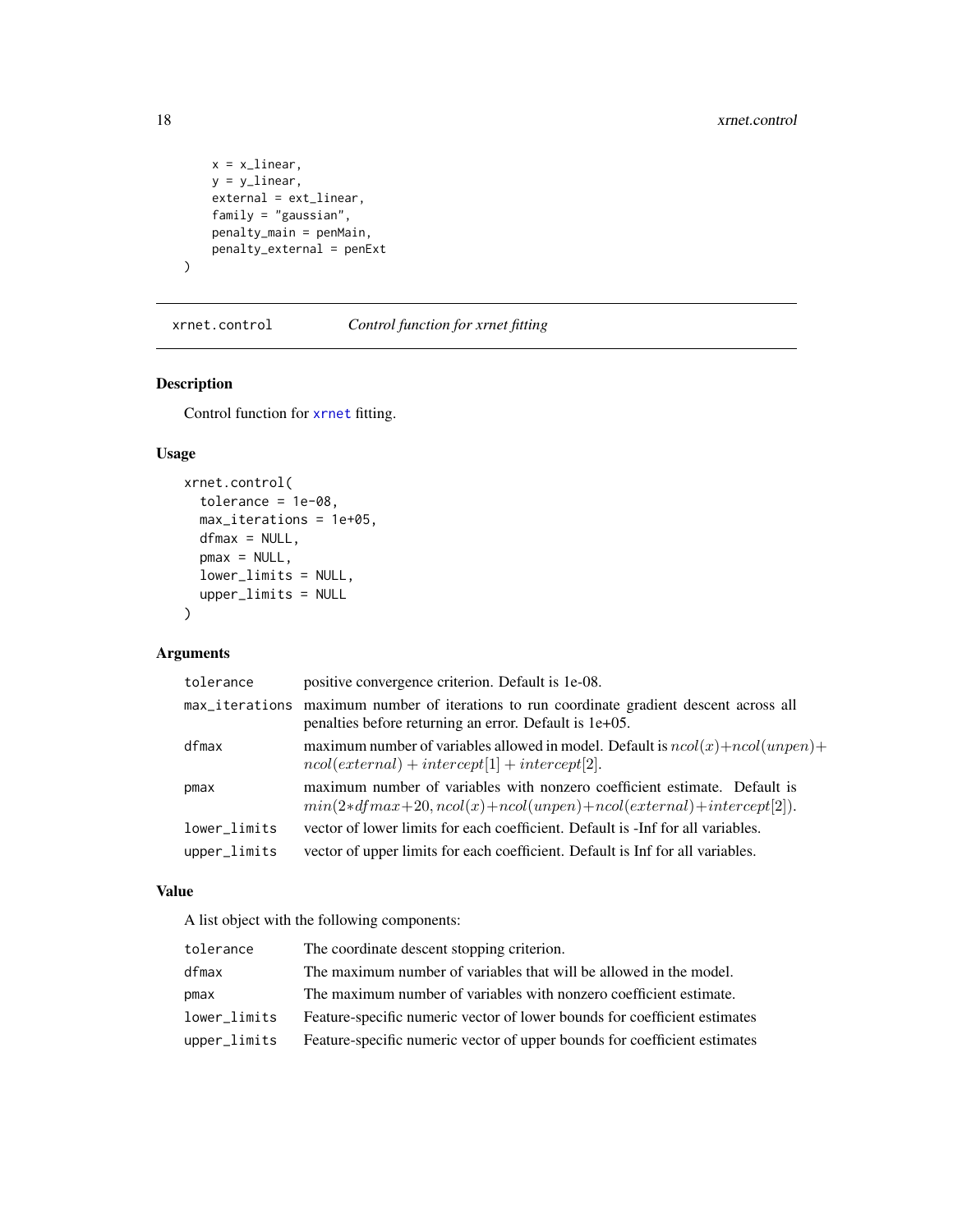<span id="page-18-0"></span>

Simulated example data for hierarchical regularized linear regression

# Usage

x\_linear

# Format

A matrix with 100 rows and 50 variables

y\_linear *Simulated outcome data*

# Description

Simulated outcome data

# Usage

y\_linear

# Format

A vector with 100 elements